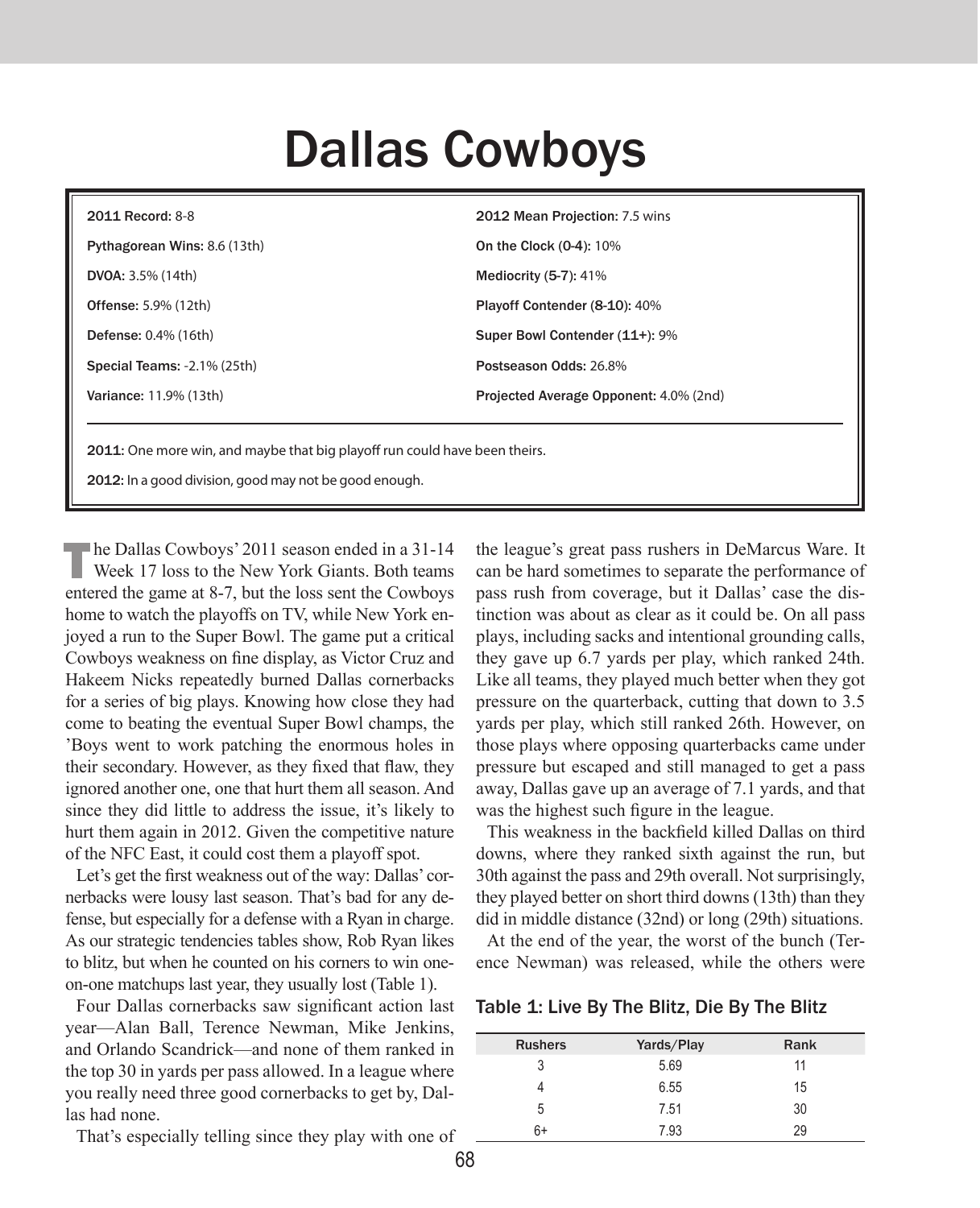|                                              | <b>2012 Cowboys Schedule</b> |    |            |    |                |  |  |  |  |  |  |  |
|----------------------------------------------|------------------------------|----|------------|----|----------------|--|--|--|--|--|--|--|
| Week<br>Week<br>Week<br>Opp.<br>Opp.<br>Opp. |                              |    |            |    |                |  |  |  |  |  |  |  |
|                                              | at NYG (Wed.)                | 7  | at CAR     | 13 | PHI            |  |  |  |  |  |  |  |
|                                              | at SEA                       | 8  | <b>NYG</b> | 14 | at CIN         |  |  |  |  |  |  |  |
| 3                                            | ΤB                           | 9  | at ATL     | 15 | PIT            |  |  |  |  |  |  |  |
|                                              | CHI (Mon.)                   | 10 | at PHI     | 16 | N <sub>O</sub> |  |  |  |  |  |  |  |
| 5                                            | <b>BYF</b>                   | 11 | <b>CLE</b> | 17 | at WAS         |  |  |  |  |  |  |  |
| 6                                            | at BAL                       | 12 | WAS (Thu.) |    |                |  |  |  |  |  |  |  |

demoted. Dallas went out and got themselves a shiny new pair of starters, signing Brandon Carr to a fiveyear, \$50.1 million contract in free agency and trading up in the draft to select LSU's Morris Claiborne.

For the past four years, Carr has been the lesser half of one of the league's top cornerback tandems in Kansas City. However, he has steadily improved throughout his career, and in 2011 he actually had better metrics than teammate Brandon Flowers (Table 2).

Carr is only 26 years old, and may not have peaked yet. On the other hand, he's never been the top corner on his team before. Still, he's a clear upgrade over what Dallas had last season, and he should provide the Cowboys with a half-decade of quality starting play. This was a wise signing.

Obviously, we have less of a track record for Claiborne. Draft expert Russ Lande, enamored with Claiborne's coverage ability, ball skills, size (5-foot-11), and speed (4.5-second 40-yard dash), liked him more than former LSU teammate Patrick Peterson and said he would start from Day One for several teams in the league. While his potential may be mile-high, however, he's still a rookie, and history has not always been kind to first-year high-profile corners. Between 2005 and 2011, 26 cornerbacks were drafted in the first round (including guys like Antrel Rolle who started as corners before moving to safety later). The best of those, as a rookie, was Cleveland's Joe Haden, who finished 14th in success rate and 13th in yards per pass. After that, though, the pickings get slim quickly. Seven of these players failed to qualify for the cornerback lead-

Table 2: Brandon Carr, Year-By-Year

|  |  |  | Year Tgt% Rk Dist Suc% Rk AdjYd Rk PD |      | Int |
|--|--|--|---------------------------------------|------|-----|
|  |  |  | 2008 18.3% 37 11.6 41% 75 8.3 60 6    |      |     |
|  |  |  | 2009 18.9% 22 13.2 53% 38 7.2 36      | 19   |     |
|  |  |  | 2010 20.5% 7 16.0 59% 15 7.4 48       | - 25 |     |
|  |  |  | 2011 20.9% 17 15.0 55% 27 6.2 17 13   |      |     |



erboards. For the other 19, the average success rate was 49 percent, with an average of 7.9 yards per pass allowed. Only four finished in the top 30 in yards per pass allowed. And that includes many players who only saw nickel action against third and fourth wideouts. If we limit our list to the nine rookies who made 10 or more starts, those who faced the toughest competition, the average success rate falls to 47 percent, and the average yards per pass climbs to 8.5. Claiborne could have a good season for a rookie and still be no better than the subpar veterans he is replacing. Claiborne may well be a Pro Bowler in 2015, but expectations this year should be much, much lower (Table 3).

The Cowboys completely overhauled their cornerback stable, but made few other changes on defense, because few other changes needed to be made. Their front seven was a particular strength. Dallas played excellent run defense, especially after Jason Hatcher returned from a strained calf that cost him three games in October. In the first half of the year, the Cowboys ranked 18th in run defense DVOA. In the second half, that ranking climbed to sixth.

While the Cowboys expect a slew of new defensive backs to lead a turnaround on defense, they've left the offense mostly alone. And why not? This team is stacked at the skill positions. Tony Romo has ranked in the top 10 in passing DVOA in each of his six seasons as a starter, peaking last year when he finished fourth. DeMarco Murray was among the top 10 runners in both DVOA and DYAR despite starting only seven games. They have depth at those positions too. New backup quarterback Kyle Orton has ranked in the top 25 in passing DVOA each of the past four years and could start for a handful of teams. Felix Jones had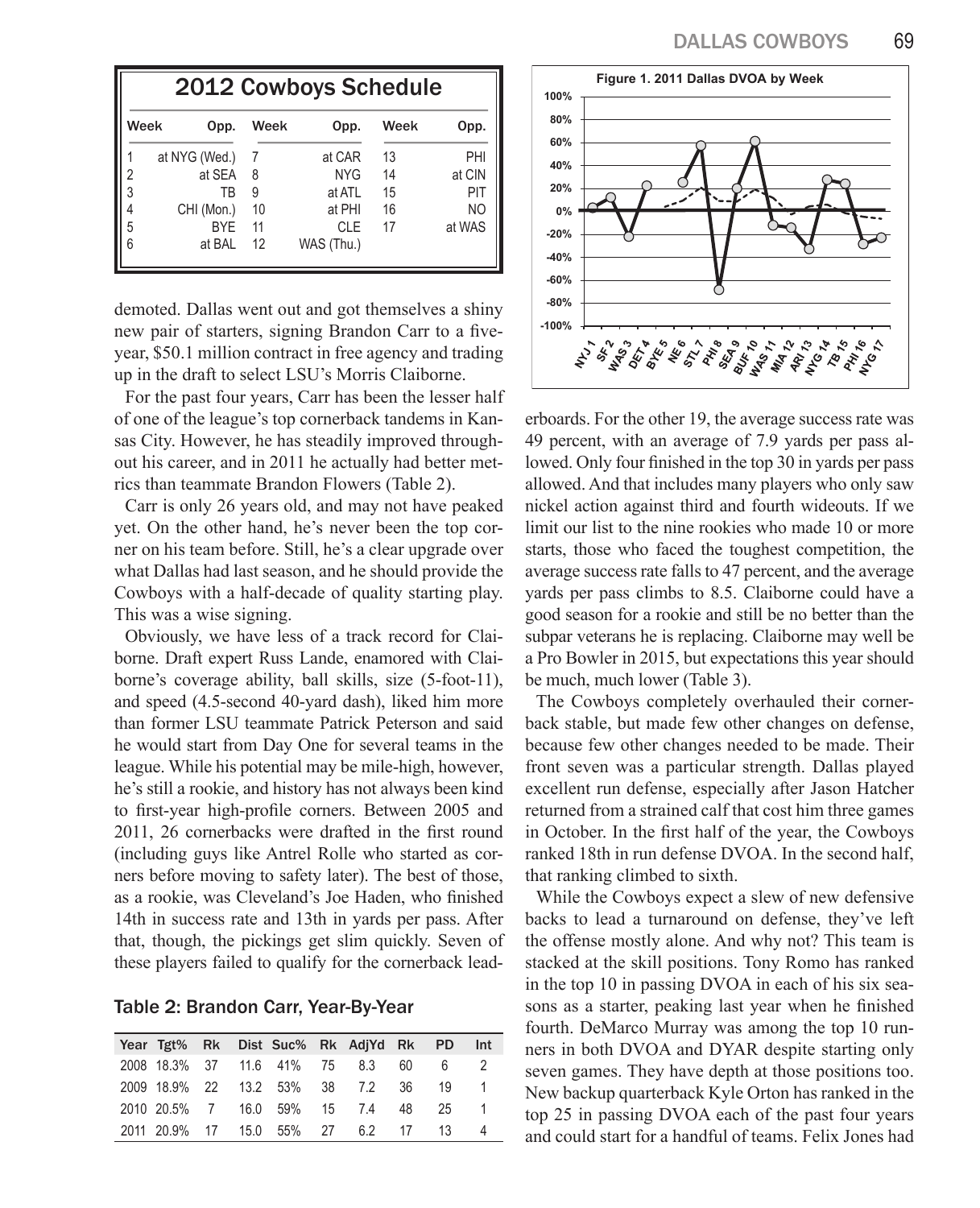some fumble issues (three in 127 runs, the secondworst rate of all runners with at least 100 carries), but still averaged 4.5 yards per carry and finished in the top 10 in success rate. Fullback Tony Fiammetta was a crushing blocker, but couldn't stay healthy, missing 14 games in the past three seasons. In his place the Cowboys signed Lawrence Vickers (two missed games in the past three seasons), so expect another heavy dose of I-formation runs.

The top level of the receiver depth chart is just as strong, though the depth is lacking. At wide receiver, Miles Austin took a major step backwards in his age 27 season, hampered by knee and hamstring issues that knocked him out of six games and bothered him all year. Dez Bryant progressed in his second season from situational role player to solid starter, but he had a chance to establish himself as a dominant top-shelf receiver in Austin's absence and couldn't make the jump. The guy who really saved Dallas' season (as much as an 8-8 season can be saved, anyway) was Laurent Robinson, who set new career highs in pretty much everything. Robinson signed with Jacksonville in free agency, but that loss is not as devastating as it sounds. Robinson caught four total touchdowns in his first four seasons before catching 11 last year. Guys who see their production spike like that in one year usually see a similar decline the following season. Who will take Robinson's spot as the third receiver? That's a fine question. The Cowboys will go into training camp 11 men deep at the wide receiver position, including six college free agents from 2011 or 2012. The top two candidates are veteran Kevin Ogletree and fifth-round draftee Danny Coale out of Virginia Tech.

Jason Witten may be showing his age, posting his worst advanced metrics since his rookie season in 2003, but he still ranked among the top ten tight ends in DYAR. Martellus Bennett left for the Giants in free agency. He never lived up to the promise he showed in his rookie season, but the Cowboys have no obvious replacement. John Phillips will get first crack at the No. 2 position, but he has only 22 career receptions, and though he played every game last year he missed all of 2010 with a torn ACL. Sixth-round rookie James Hanna out of Oklahoma will also get a chance to earn playing time.

That leaves only one position group to discuss: the offensive line. Hopefully we can do a better job addressing it than the Cowboys did this offseason. With starting guards Montrae Holland and Kyle Kosier out the door, along with key backup Derrick Dockery, Dallas signed Cincinnati starter Nate Livings and Car-

Table 3: First-round rookie CBs since 2005 (min. 40 targets)

| Player                      | Year | Tm         | Suc% | AdjYd |
|-----------------------------|------|------------|------|-------|
| Pacman Jones                | 2005 | <b>TEN</b> | 46%  | 7.2   |
| Carlos Rogers               | 2005 | <b>WAS</b> | 51%  | 7.4   |
| Fabian Washington           | 2005 | OAK        | 53%  | 8.0   |
| Tye Hill                    | 2006 | <b>STL</b> | 48%  | 9.5   |
| Johnathan Joseph            | 2006 | <b>CIN</b> | 53%  | 7.5   |
| Kelly Jennings              | 2006 | <b>SEA</b> | 46%  | 6.7   |
| Darrelle Revis              | 2007 | NY.J       | 45%  | 8.3   |
| Leon Hall                   | 2007 | <b>CIN</b> | 31%  | 9.3   |
| Aaron Ross                  | 2007 | <b>NYG</b> | 47%  | 8.3   |
| Leodis McKelvin             | 2008 | <b>BUF</b> | 44%  | 7.5   |
| Dominique Rodgers-Cromartie | 2008 | ARI        | 53%  | 6.7   |
| Mike Jenkins                | 2008 | DAL        | 54%  | 6.6   |
| Antoine Cason               | 2008 | <b>SD</b>  | 55%  | 5.8   |
| <b>Vontae Davis</b>         | 2009 | <b>MIA</b> | 47%  | 10.6  |
| Joe Haden                   | 2010 | <b>CLE</b> | 60%  | 6.0   |
| Kareem Jackson              | 2010 | HOU        | 47%  | 11.5  |
| Devin McCourty              | 2010 | <b>NE</b>  | 53%  | 7.1   |
| Kyle Wilson                 | 2010 | <b>NYJ</b> | 53%  | 6.3   |
| Patrick Peterson            | 2011 | ARI        | 45%  | 8.9   |
| <b>AVERAGE</b>              |      |            | 49%  | 7.9   |

olina backup Mackenzy Bernadeau to replace them. Simple math will tell you that's a net loss, and that's considering only quantity, not even quality. The Cowboys will also get back a healthy Bill Nagy, but he was lousy last year even before he broke his leg.

That kind of see-what-sticks philosophy is nothing new in Dallas, where they've been just trying to make do on the offensive line for years. This team will spend high draft picks on pass rushers, they'll trade up for corners, they'll deal for wideouts like Roy Williams in the middle of the year, but with the exception of recent first-rounder Tyron Smith, it seems like they've consciously avoided investing resources in their offensive line.

This brings us back to that second weakness we teased at the beginning of this chapter. Dallas had a lot of trouble rushing in key situations, ranking 31st in DVOA on third down and 31st in the red zone. The real problem, though, was in short yardage, and it wasn't just rushing. On third or fourth down with 1 or 2 yards to go, the Cowboys' DVOA was -47.5%. Dallas was only the 18th team since 1991 to dip below -40% in this situation. (St. Louis also qualifies for this group, and Tampa Bay came close.) A look back at history shows that many of those teams rebounded well the next year—but not all of them (Table 4).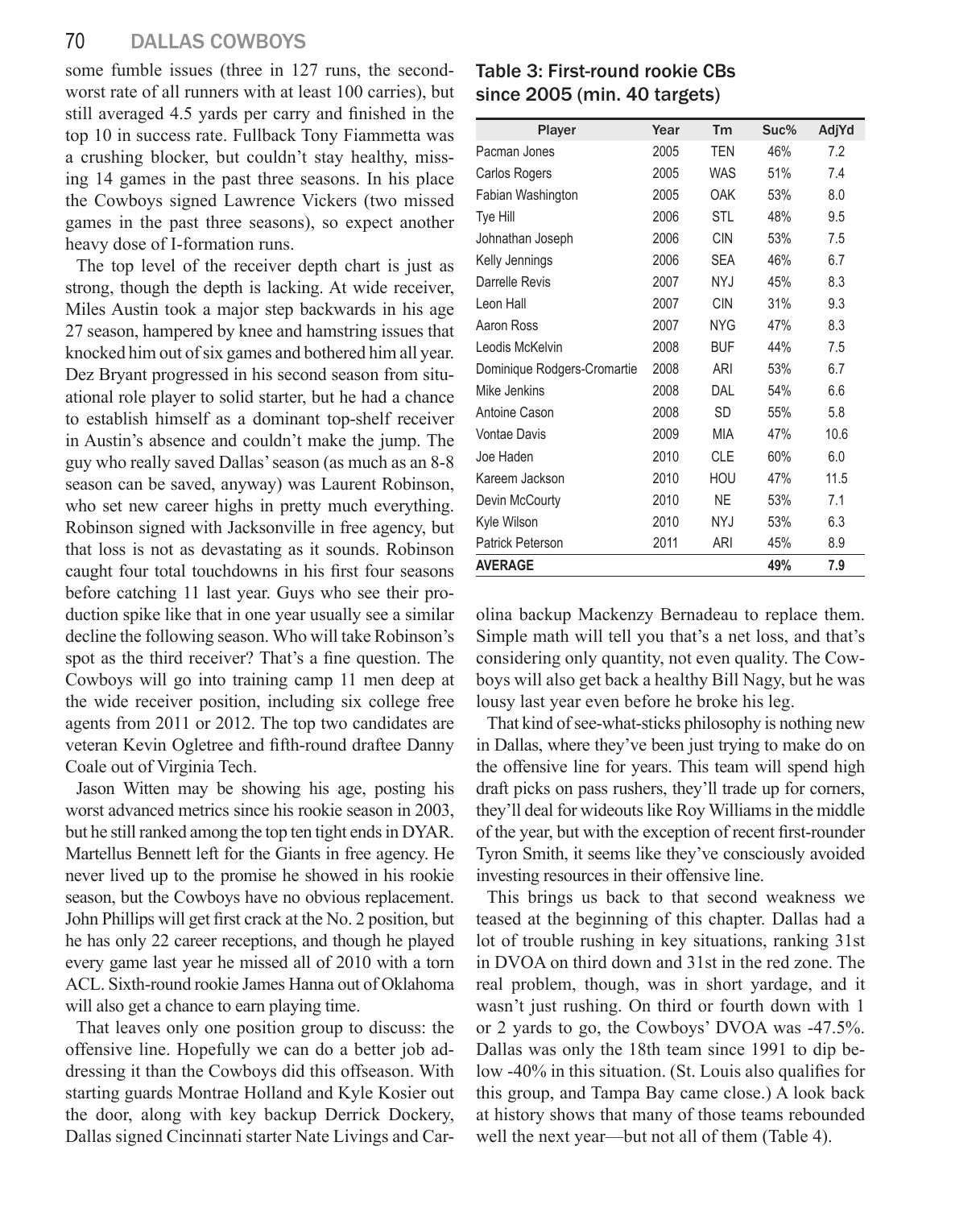The Cowboys tried 22 third- or fourth-down runs with 1 or 2 yards to go last season, and picked up a first down just 59 percent of the time, compared to a league average of 67 percent. Things were even worse when Dallas tried to pass, as they converted just 8 of 19 opportunities, with three sacks and an interception for a whopping 1.9 yards per play.

These struggles contrast sharply with the Cowboys' use of the draw play. Dallas ranked second with 47 running back draws—the fourth straight year they have ranked first or second—and were third with a 7.9-yard average on those plays. What does it take to run a successful draw? Anyone who has watched Tony Romo knows he has great timing and execution of the draw, staring down a receiver and selling the pass, which gets pass rushers looping upfield and out of their run containment lanes. All the Cowboys' blockers have to do is push the defenders in the direction they wish to go. It requires timing and coordination, not brute force. In short-yardage, however, when it's more about muscle, the Dallas line came up woefully short.

Can the Cowboys turn it around this season? Obviously, many of the teams in Table 3 saw dramatic swings in fortune the next year. On the other hand, we have the turn-of-the-century Carolina Panthers, who managed to

#### Table 4: Teams Below -40% DVOA on Third-and-Short

| Year           | Team       | 3rd-Short<br><b>DVOA</b> | <b>Rk</b> | 3rd-Short<br>DVOA Y+1 | <b>Rk Y+1</b> |
|----------------|------------|--------------------------|-----------|-----------------------|---------------|
| 1999           | CAR        | $-70.7%$                 | 31        | $-3.8%$               | 17            |
| 2008           | PIT        | $-66.4%$                 | 32        | $-21.5%$              | 28            |
| 2002           | DAL        | $-61.6%$                 | 32        | 16.5%                 | 8             |
| 2001           | CAR        | $-55.8%$                 | 31        | $-39.8%$              | 31            |
| 2006           | SF         | $-55.3%$                 | 32        | $-30.4%$              | 29            |
| 2004           | ARI        | $-54.6%$                 | 32        | $-14.0%$              | 24            |
| 1992           | <b>SEA</b> | $-54.3%$                 | 28        | 14.6%                 | 8             |
| 1991           | <b>PHX</b> | $-47.8%$                 | 28        | 11.8%                 | 7             |
| 2011           | DAL        | $-47.5%$                 | 32        |                       |               |
| 2005           | CHI        | $-47.4%$                 | 32        | $-15.7%$              | 26            |
| 1995           | CAR        | $-46.8%$                 | 30        | $-28.3%$              | 28            |
| 1991           | <b>SEA</b> | $-45.6%$                 | 27        | $-54.3%$              | 28            |
| 1998           | <b>IND</b> | $-45.1%$                 | 30        | $-4.4%$               | 20            |
| 1998           | DET        | $-44.9%$                 | 29        | 16.1%                 | 9             |
| 2010           | <b>NYG</b> | $-44.0%$                 | 32        | 6.1%                  | 12            |
| 2011           | <b>STL</b> | $-41.0%$                 | 31        |                       |               |
| 2007           | CAR        | $-40.7%$                 | 32        | 21.7%                 | 6             |
| 2001           | DAL        | $-40.3%$                 | 30        | $-61.6%$              | 32            |
| <b>AVERAGE</b> |            | $-50.5%$                 |           | $-11.7%$              |               |

finish 28th or worse in short-yardage offense five times in eight years between 1995 and 2002. Those Panthers, like these current Cowboys, had a tendency to ignore the offensive line on draft day. After taking Texas tackle Blake Brockermeyer late in the first round of their first draft in 1995, the Panthers didn't add another firstround offensive lineman for eight years. Even in the second round, they added just one blocker. Finally, in 2003, they doubled up on linemen, taking Utah tackle Jordan Gross in the first round and Iowa guard Bruce Nelson in the second. Nelson ended up being a bust with just one start in his career, but the Panthers added Gross to the veterans they had been stockpiling in free agency (former first-rounder Todd Steussie, former third-rounder Kevin Donnalley) and saw enough improvement to reach the Super Bowl.

Let's compare that with what Dallas has done in the past eight years. First of all, they've been too eager to trade away picks, with only 11 picks in rounds one and two since 2006. And when they have picked players, they've taken two defensive backs, four front seven players, four skill position players (including two tight ends) and just one offensive lineman (Smith). You could try to draw a parallel between the Panthers drafting Gross and the Cowboys drafting Smith, but the 2003 Panthers still had a lot more talent on hand. They played that year with two former first-rounders and three other players taken in rounds three through six. The Cowboys' projected starting line has one former first-rounder, two seventh-rounders, and two undrafted players.

This is why the Claiborne trade was a questionable move. The Cowboys gave up a second-round pick, which they could have used to boost their offensive line, to take a cornerback, who will probably play badly in his first season. In all likelihood, that trade makes Dallas a worse team in 2012, even if Claiborne improves them in the long term.

The Cowboys are a talented but flawed bunch this year, with a stacked schedule that includes not only two games each against the Giants and Eagles, but also contests with the powerhouses of the AFC North and NFC South. It will probably be too much for this team to overcome. When Dallas enters the draft next year, they need to avoid trades, and stay away from the so-called playmakers. What this team needs is a couple of big uglies, some powerhouses who will see the door to the postseason and knock it down.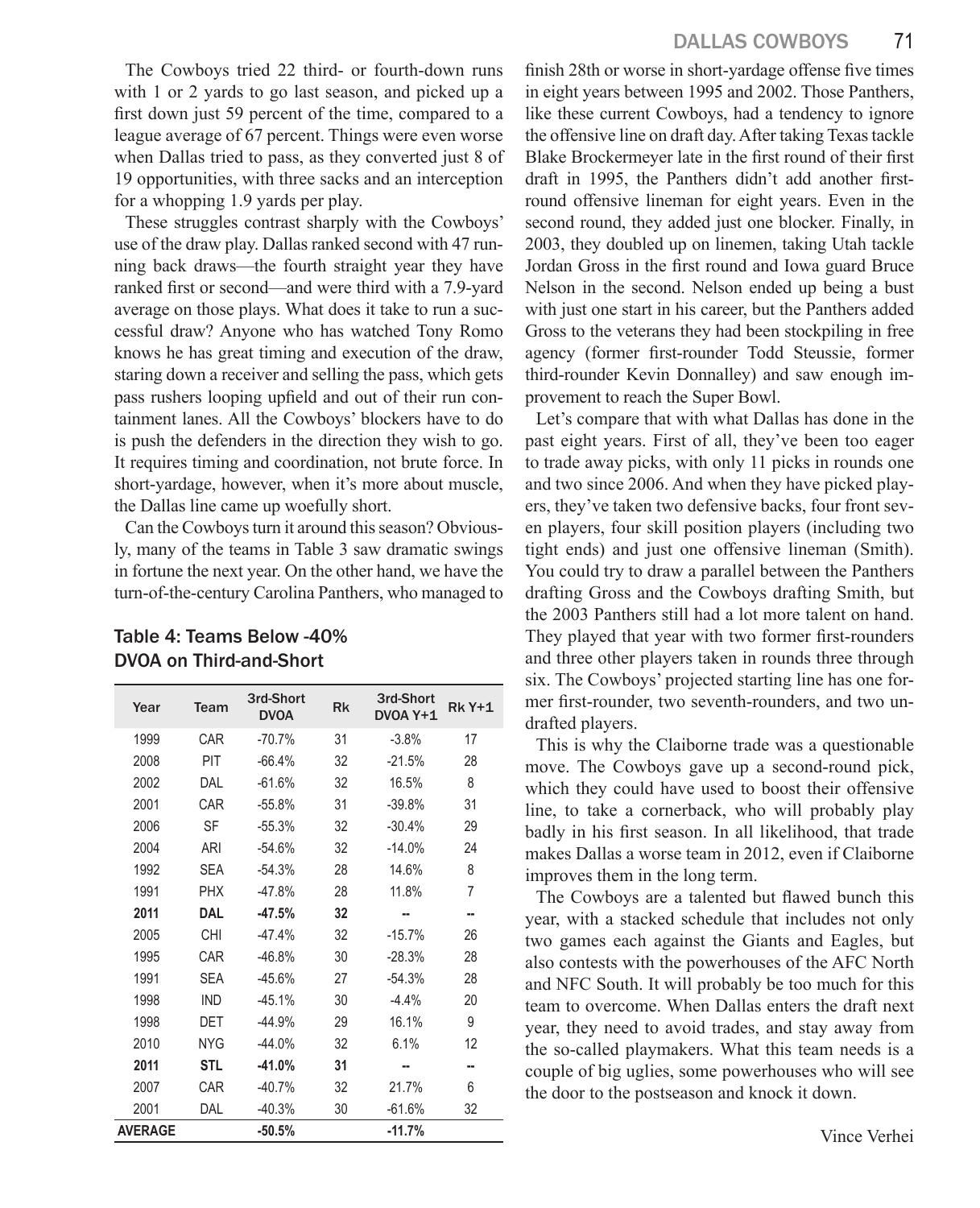#### 72 DALLAS COWBOYS

# 2011 Cowboys Stats by Week

#### Trends and Splits

| 390<br>360<br>17%<br>$-17%$<br>@NYJ<br>$-1$<br>3%<br>$-3%$<br>1<br>24<br>27<br>L<br>2<br>@SF<br>W<br>206<br>472<br>12%<br>15%<br>$-14%$<br>$-16%$<br>27<br>24<br>-1<br>3<br><b>WAS</b><br>W<br>298<br>18<br>16<br>375<br>0<br>$-22%$<br>$-32\%$<br>3%<br>-7%<br>4<br>434<br>303<br>34<br>$-2$<br>22%<br>8%<br>4%<br>DET<br>L<br>30<br>$-10%$<br><b>BYE</b><br>5<br>2%<br>6<br>@NE<br>2<br>25%<br>$-8%$<br>377<br>371<br>$-31%$<br>L<br>16<br>20<br>1<br>0%<br>W<br>445<br>265<br>35%<br>$-22%$<br>7<br>STL<br>34<br>57%<br>7<br>@PHI<br>267<br>495<br>$-68%$<br>40%<br>4%<br>8<br>$-33%$<br>L<br>34<br>-1<br>7<br>9<br>W<br>13<br>442<br>381<br>20%<br>22%<br><b>SEA</b><br>23<br>2<br>7%<br>5%<br>10<br>433<br><b>BUF</b><br>W<br>271<br>4<br>61%<br>44<br>31%<br>$-28%$<br>1%<br>7<br>11<br>@WAS<br>339<br>2<br>W<br>353<br>$-12%$<br>$-3%$<br>$-5%$<br>$-14%$<br>27<br>24<br>12<br>W<br>19<br><b>MIA</b><br>20<br>303<br>352<br>-1<br>1%<br>13%<br>$-2%$<br>$-14%$<br>13<br>19<br>@ARI<br>13<br>336<br>327<br>L<br>0<br>$-33%$<br>-6%<br>27%<br>$0\%$<br>444<br>14<br><b>NYG</b><br>37<br>510<br>0<br>28%<br>36%<br>8%<br>L<br>34<br>-1%<br>@TB<br>W<br>31<br>399<br>190<br>15<br>15<br>0<br>24%<br>23%<br>$-6\%$<br>$-5%$<br>238<br>16<br>20<br>386<br>12%<br>PHI<br>L<br>7<br>1<br>$-29%$<br>$-21%$<br>4%<br>@NYG<br>31<br>300<br>17<br>14<br>437<br>-2<br>$-23%$<br>$-4%$<br>17%<br>$-2%$<br>L | Wk | VS. |  |  |  | W-L PF PA YDF YDA TO Total | Off | Def | ST |
|------------------------------------------------------------------------------------------------------------------------------------------------------------------------------------------------------------------------------------------------------------------------------------------------------------------------------------------------------------------------------------------------------------------------------------------------------------------------------------------------------------------------------------------------------------------------------------------------------------------------------------------------------------------------------------------------------------------------------------------------------------------------------------------------------------------------------------------------------------------------------------------------------------------------------------------------------------------------------------------------------------------------------------------------------------------------------------------------------------------------------------------------------------------------------------------------------------------------------------------------------------------------------------------------------------------------------------------------------------------------------------------------------|----|-----|--|--|--|----------------------------|-----|-----|----|
|                                                                                                                                                                                                                                                                                                                                                                                                                                                                                                                                                                                                                                                                                                                                                                                                                                                                                                                                                                                                                                                                                                                                                                                                                                                                                                                                                                                                      |    |     |  |  |  |                            |     |     |    |
|                                                                                                                                                                                                                                                                                                                                                                                                                                                                                                                                                                                                                                                                                                                                                                                                                                                                                                                                                                                                                                                                                                                                                                                                                                                                                                                                                                                                      |    |     |  |  |  |                            |     |     |    |
|                                                                                                                                                                                                                                                                                                                                                                                                                                                                                                                                                                                                                                                                                                                                                                                                                                                                                                                                                                                                                                                                                                                                                                                                                                                                                                                                                                                                      |    |     |  |  |  |                            |     |     |    |
|                                                                                                                                                                                                                                                                                                                                                                                                                                                                                                                                                                                                                                                                                                                                                                                                                                                                                                                                                                                                                                                                                                                                                                                                                                                                                                                                                                                                      |    |     |  |  |  |                            |     |     |    |
|                                                                                                                                                                                                                                                                                                                                                                                                                                                                                                                                                                                                                                                                                                                                                                                                                                                                                                                                                                                                                                                                                                                                                                                                                                                                                                                                                                                                      |    |     |  |  |  |                            |     |     |    |
|                                                                                                                                                                                                                                                                                                                                                                                                                                                                                                                                                                                                                                                                                                                                                                                                                                                                                                                                                                                                                                                                                                                                                                                                                                                                                                                                                                                                      |    |     |  |  |  |                            |     |     |    |
|                                                                                                                                                                                                                                                                                                                                                                                                                                                                                                                                                                                                                                                                                                                                                                                                                                                                                                                                                                                                                                                                                                                                                                                                                                                                                                                                                                                                      |    |     |  |  |  |                            |     |     |    |
|                                                                                                                                                                                                                                                                                                                                                                                                                                                                                                                                                                                                                                                                                                                                                                                                                                                                                                                                                                                                                                                                                                                                                                                                                                                                                                                                                                                                      |    |     |  |  |  |                            |     |     |    |
|                                                                                                                                                                                                                                                                                                                                                                                                                                                                                                                                                                                                                                                                                                                                                                                                                                                                                                                                                                                                                                                                                                                                                                                                                                                                                                                                                                                                      |    |     |  |  |  |                            |     |     |    |
|                                                                                                                                                                                                                                                                                                                                                                                                                                                                                                                                                                                                                                                                                                                                                                                                                                                                                                                                                                                                                                                                                                                                                                                                                                                                                                                                                                                                      |    |     |  |  |  |                            |     |     |    |
|                                                                                                                                                                                                                                                                                                                                                                                                                                                                                                                                                                                                                                                                                                                                                                                                                                                                                                                                                                                                                                                                                                                                                                                                                                                                                                                                                                                                      |    |     |  |  |  |                            |     |     |    |
|                                                                                                                                                                                                                                                                                                                                                                                                                                                                                                                                                                                                                                                                                                                                                                                                                                                                                                                                                                                                                                                                                                                                                                                                                                                                                                                                                                                                      |    |     |  |  |  |                            |     |     |    |
|                                                                                                                                                                                                                                                                                                                                                                                                                                                                                                                                                                                                                                                                                                                                                                                                                                                                                                                                                                                                                                                                                                                                                                                                                                                                                                                                                                                                      |    |     |  |  |  |                            |     |     |    |
|                                                                                                                                                                                                                                                                                                                                                                                                                                                                                                                                                                                                                                                                                                                                                                                                                                                                                                                                                                                                                                                                                                                                                                                                                                                                                                                                                                                                      |    |     |  |  |  |                            |     |     |    |
|                                                                                                                                                                                                                                                                                                                                                                                                                                                                                                                                                                                                                                                                                                                                                                                                                                                                                                                                                                                                                                                                                                                                                                                                                                                                                                                                                                                                      |    |     |  |  |  |                            |     |     |    |
|                                                                                                                                                                                                                                                                                                                                                                                                                                                                                                                                                                                                                                                                                                                                                                                                                                                                                                                                                                                                                                                                                                                                                                                                                                                                                                                                                                                                      |    |     |  |  |  |                            |     |     |    |
|                                                                                                                                                                                                                                                                                                                                                                                                                                                                                                                                                                                                                                                                                                                                                                                                                                                                                                                                                                                                                                                                                                                                                                                                                                                                                                                                                                                                      |    |     |  |  |  |                            |     |     |    |

|                       | <b>Offense</b> | Rank | <b>Defense</b> | Rank |
|-----------------------|----------------|------|----------------|------|
| <b>Total DVOA</b>     | 5.9%           | 12   | 0.4%           | 16   |
| Unadjusted VOA        | 6.7%           | 12   | $-0.1%$        | 14   |
| <b>Weighted Trend</b> | 7.3%           | 10   | 3.5%           | 20   |
| Variance              | 8.3%           | 18   | 6.7%           | 19   |
| Average Opponent      | $-0.8%$        | 12   | $-1.2%$        | 19   |
| Passing               | 29.6%          | 5    | 8.5%           | 20   |
| Rushing               | $-10.4%$       | 27   | $-10.9%$       | 8    |
| <b>First Down</b>     | 2.6%           | 15   | $-6.1%$        | 11   |
| Second Down           | 10.3%          | 8    | $-3.6%$        | 15   |
| <b>Third Down</b>     | 5.0%           | 13   | 19.9%          | 29   |
| <b>First Half</b>     | 11.1%          | 10   | 3.1%           | 20   |
| Second Half           | 0.7%           | 14   | $-2.2%$        | 13   |
| Red Zone              | $-0.8%$        | 12   | $-8.5%$        | 18   |
| Late and Close        | 9.1%           | 12   | $-1.8%$        | 15   |

# Five-Year Performance

| Year |                |     | W-L Pyth Est W PF |       |     | PA TO Total Rk Off      |                  |         | Rk | Def     |                  |                       |      | Rk ST Rk Off AGL Rk Def AGL Rk |  |
|------|----------------|-----|-------------------|-------|-----|-------------------------|------------------|---------|----|---------|------------------|-----------------------|------|--------------------------------|--|
| 2007 | 13-3 11.2      |     | 11 1              | 455   |     | 325 +5 22.9% 4 16.6% 4  |                  |         |    |         | -6.8% 9 -0.4% 18 | 196                   | - 14 | 26.2                           |  |
| 2008 | 9-7            | 79  | 81                | 362   |     | 365 -11 2.5% 18 1.8% 17 |                  |         |    |         | -4.2% 9 -3.6% 27 | 24 2                  | - 17 | 29.1                           |  |
|      | 2009 11-5 11.3 |     | 11.9              | - 361 |     | 250 +2 25.5% 5 21.7% 3  |                  |         |    |         |                  | -2.9% 10 1.0% 14 14.5 | 11   |                                |  |
| 2010 | . 6-10         | 7 O | 68                | 394   | 436 | 0 -10.5%  23  -4.7%  21 |                  |         |    | 6.3% 27 | 0.6% 15          | 20.7                  | 12   | 11 1                           |  |
| 2011 |                | 86  | 84                | 369   | 347 | +4 3.5%                 | $\sim$ 14 $\sim$ | 5.9% 12 |    |         | 0.4% 16 -2.1% 25 | 43.5                  | - 25 | 19.0                           |  |

# 2011 Performance Based on Most Common Personnel Groups

|      | <b>Dallas Offense</b> |     |             |      | Dallas Offense vs. Opp. |      |     |             | <b>Dallas Defense</b> |      |     |             | Dallas Defense vs. Opp. |      |     |             |
|------|-----------------------|-----|-------------|------|-------------------------|------|-----|-------------|-----------------------|------|-----|-------------|-------------------------|------|-----|-------------|
| Pers | Frea                  | Yds | <b>DVOA</b> | Run% | Pers                    | Frea | Yds | <b>DVOA</b> | Pers                  | Frea | Yds | <b>DVOA</b> | Pers                    | Frea | Yds | <b>DVOA</b> |
| 1.1  | 32%                   | 5.7 | 7.8%        | 15%  | $4 - 3 - 4$             | 33%  | 6.2 | 23.5%       | $3-4-4$               | 38%  | 5.5 | $-2.0\%$    | 1.1                     | 43%  | 5.9 | 2.3%        |
| 1.2  | 27%                   | 70  | 28.6%       | 32%  | $3 - 4 - 4$             | 24%  | 5.4 | $-9.4\%$    | Dime+                 | 27%  | 6.7 | 22.3%       | 1.2                     | 27%  | 6.0 | $-3.0\%$    |
| 2.2  | 14%                   | 5.3 | $-5.5%$     | 88%  | $4 - 2 - 5$             | 21%  | 6.6 | 24.9%       | $2 - 4 - 5$           | 13%  | 5.6 | $-8.9\%$    | 2.1                     | 12%  | 4.4 | $-11.0\%$   |
| 2.1  | 13%                   | 6.5 | 23.4%       | 51%  | Dime+                   | 9%   | 8.0 | 47.1%       | $3 - 3 - 5$           | 13%  | 5.4 | $-1.8%$     | 1.3                     | 4%   | 4.9 | $-34.7\%$   |
| 1.3  | 8%                    | 3.4 | $-30.1%$    | 67%  | $3 - 3 - 5$             | 6%   | 5.1 | $-24.3%$    | $4 - 2 - 5$           | 3%   | 7.5 | $-23.0\%$   | 2.2                     | 4%   | 4.3 | $-10.1\%$   |
| 0.2  | 4%                    | 8.5 | 46.2%       | 0%   |                         |      |     |             |                       |      |     |             |                         |      |     |             |

# Strategic Tendencies

| Run/Pass          |     | Rank | <b>Offense</b>       |       | Rank | Pass Rush   |         | Rank | Defense/Other    |      | Rank           |
|-------------------|-----|------|----------------------|-------|------|-------------|---------|------|------------------|------|----------------|
| Runs, all plays   | 39% | 23   | Form: Single Back    | 52%   | 28   | Rush 3      | 18.3%   |      | 4 DB             | 41%  | - 26           |
| Runs, first half  | 41% | -21  | Form: Empty Back     | 5%    | 16   | Rush 4      | 49.0%   | 28   | 5 DB             | 31%  | -24            |
| Runs, first down  | 45% | - 27 | Pers: 3+ WR          | 37%   | 27   | Rush 5      | 24 8%   | 11   | $6+DB$           | 27%  | 5              |
| Runs, second-long | 30% | - 24 | Pers: 4+ WR          | $1\%$ | 25   | Rush 6+     | $8.0\%$ | 14   | CB by Sides      | 94%  | $\overline{4}$ |
| Runs, power sit.  | 53% |      | 23 Pers: 2+ TE/6+ OL | 53%   |      | Zone Blitz  | $5.2\%$ | 16   | Go for it on 4th | 0.82 | - 24           |
| Runs, behind 2H   | 23% | 28   | Play action          | 14%   | 30   | Sacks by LB | 67.9%   | 3    | Offensive Pace   | 31.9 | - 28           |
| Pass, ahead 2H    | 44% | 16   | Max protect          | 9%    | 22   | Sacks by DB | 7.1%    | 15   | Defensive Pace   | 30.1 |                |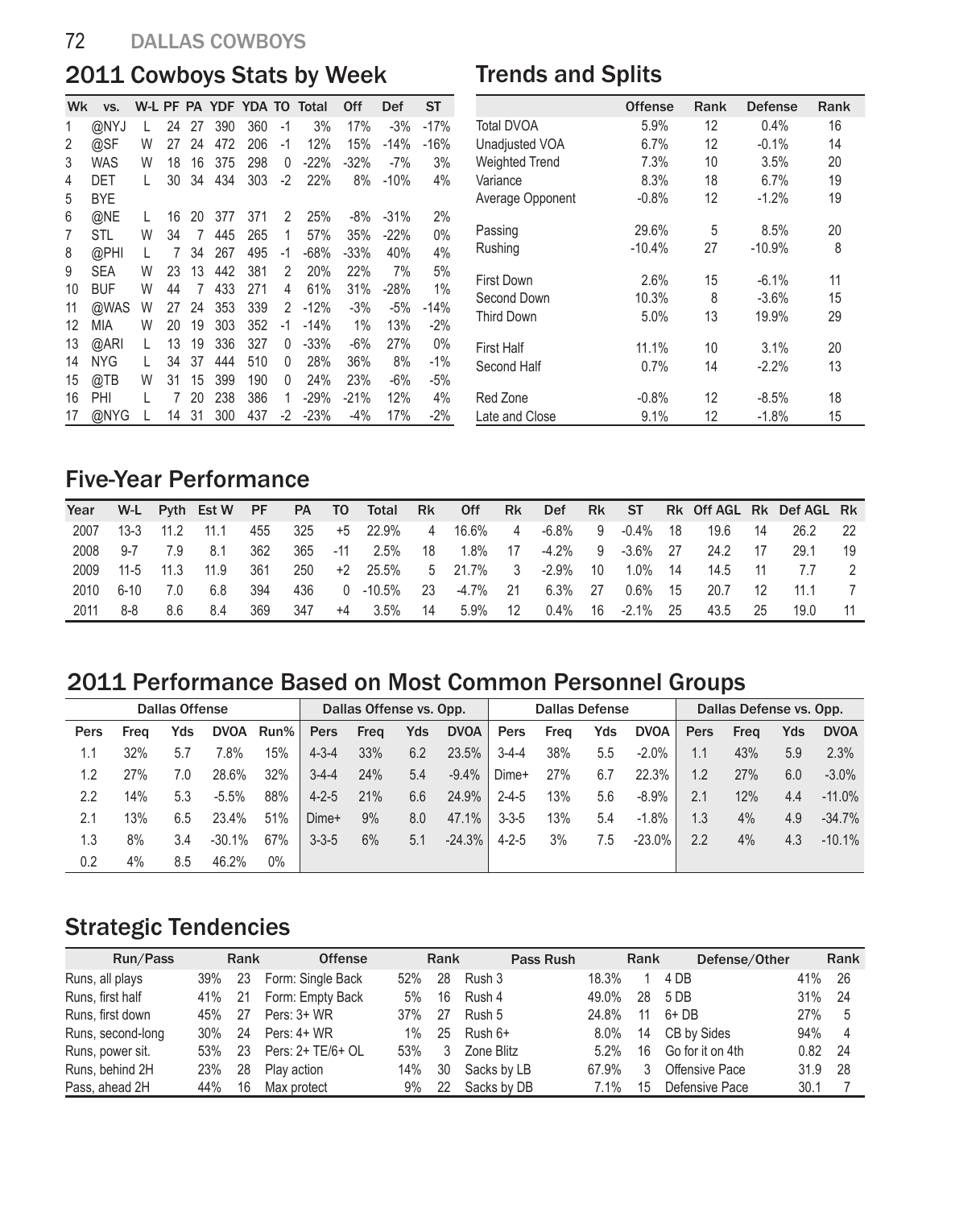No defensive coordinator likes to rush three and drop eight into coverage quite like Rob Ryan. The Browns led the league in this category in 2010, and the Cowboys did last season.  $\bullet$  Ryan blitzed much less than he did in Cleveland, but as is usually his custom, he sent the blitz less often on third down (27 percent of pass plays) than he did on first or second down (36 percent of pass plays). He rushed only three on 22 percent of third downs, and that strategy was very successful. The Cowboys allowed an average of 4.6 yards on these plays with a 78 percent Success Rate, compared to 7.9 yards and a 55 percent Success Rate they allowed when sending four or more pass rushers on third down.  $\bullet$  Somewhat connected to those lower blitz rates, the Cowboys' defensive Adjusted Sack Rate ranked fifth on first down and third on second down, but only 27th on third down.  $\bullet$  The Cowboys had the best defensive DVOA in the league against runs from shotgun, -28.8% DVOA and just 4.3 yards per carry. **E** Dallas faced 35 running back screens, the third most in the league, but was excellent against this play with -49.0% DVOA. It wasn't just preventing YAC; the Cowboys disrupted screens to force 10 incomplete passes, an interception, and a sack.  $\bullet$  Cowboys opponents committed a league-low 92 opponent penalties.  $\bullet$  Looking only at "standard" plays (i.e. four defensive backs), the Cowboys were far better against 4-3 defenses than they were against 3-4 defenses. Their gap between 4-3-4 and 3-4-4 is 32.9% DVOA, second-highest in the league behind New Orleans (and New Orleans had only 52 plays against 3-4-4, whereas Dallas had at least 240 plays against each of the two formations). Unfortunately, we don't have defensive formation numbers for 2010 to know if this is a fluke or a trend, but we'll watch this closely to see if it continues in 2012.

#### Passing

| Player   | DYAR DVOA Plays NtYds Avg YAC C% TD Int  |  |  |                      |  |
|----------|------------------------------------------|--|--|----------------------|--|
| T.Romo   | 1344 26.8% 555 3969 7.2 5.7 66.9% 31 10  |  |  |                      |  |
| S.McGee  | 3 -10.0%  41  157  3.8  3.6  63.2%  1  0 |  |  |                      |  |
| J.Kitna* | 4 -5.3% 10                               |  |  | 87 8.7 5.0 60.0% 1 2 |  |
| K.Orton  | 97 -5.4% 262                             |  |  | 1686 6.4 5.0 60.4% 9 |  |

#### Receiving

| Player      |       | DYAR DVOA Plays Ctch Yds Y/C YAC TD C% |                |    |     |          |     |    |      |
|-------------|-------|----------------------------------------|----------------|----|-----|----------|-----|----|------|
| D.Bryant    | 262   | 20.5%                                  | 103            | 63 |     | 931 14.8 | 48  | 9  | 61%  |
| L.Robinson* | 327   | 40.0%                                  | 81             | 54 |     | 858 15.9 | 4.9 | 11 | 67%  |
| M.Austin    | 139   | 11.3%                                  | 73             | 43 |     | 579 13.5 | 4.7 | 7  | 59%  |
| K.Ogletree  | $-13$ | $-19.0%$                               | 26             | 15 |     | 173 11.5 | 4.3 | 0  | 58%  |
| J.Holley    | 72    | 118.8%                                 | 7              | 7  |     | 169 24.1 | 8.6 | 0  | 100% |
| J.Witten    | 102   | 5.6%                                   | 117            | 79 |     | 942 11.9 | 4.6 | 5  | 68%  |
| M.Bennett*  | -27   | $-23.7%$                               | 26             | 17 | 144 | 8.5      | 56  | 0  | 65%  |
| J.Phillips  | $-6$  | $-11.8%$                               | 18             | 15 | 101 | 6.7      | 6.0 | 1  | 83%  |
| F.Jones     | 28    | $-3.0%$                                | 44             | 33 | 231 | 7.0      | 77  | 0  | 75%  |
| D.Murray    | -8    | $-17.8%$                               | 35             | 26 | 183 | 7.0      | 8.6 | 0  | 74%  |
| T.Choice*   | -22   | $-45.4%$                               | 15             | 12 | 66  | 5.5      | 6.8 | 0  | 80%  |
| S.Morris*   | $-19$ | $-87.4%$                               | $\overline{7}$ | 5  | 13  | 2.6      | 3.0 | 0  | 71%  |
| L. Vickers  | $-21$ | $-50.3%$                               | 8              | 4  | 29  | 7.3      | 5.3 | 0  | 50%  |

## Rushing

| Player    |     | DYAR DVOA Plays Yds Avg TD Fum Suc |                           |  |                |  |
|-----------|-----|------------------------------------|---------------------------|--|----------------|--|
| D.Murray  | 149 |                                    | 12.6% 164 896 5.5 2 1 58% |  |                |  |
| F.Jones   |     | -3 -9.1% 127 575 4.5 1 4 52%       |                           |  |                |  |
| S.Morris* |     | -5 -12.5% 28 98 3.5 0 0 43%        |                           |  |                |  |
| T.Choice* |     | -55 -59.0% 27                      |                           |  | 80 3.0 0 2 30% |  |
| P.Tanner  |     | $-12$ $-20.2\%$ 22 76 3.5 1 0 45%  |                           |  |                |  |
| T.Romo    |     | -4 -18.0% 12 53 4.4 1 1 --         |                           |  |                |  |

# Offensive Line

| Year | Yards | <b>ALY</b> | Rank |      | <b>Power</b> | Rank | <b>Stuff</b> | Rank | 2nd Lev   |      | Rank Open Field | Rank       |      | <b>F-Start</b> | Cont. |
|------|-------|------------|------|------|--------------|------|--------------|------|-----------|------|-----------------|------------|------|----------------|-------|
| 2009 | 5.00  | 4.48       | 3    |      | 58%          | 26   | 17%          | 10   | 1.36      | 3    | 1.15            | 5          |      | 25             | 39    |
| 2010 | 3.87  | 4.14       | 12   |      | 54%          | 26   | 18%          | 13   | 1.10      | 20   | 0.49            | 26         |      | 27             | 34    |
| 2011 | 4.63  | 4.26       | 6    |      | 57%          | 23   | 19%          | 16   | 1.31      | 8    | 0.97            | 9          |      | 23             | 36    |
|      |       |            |      |      |              |      |              |      |           |      |                 |            |      |                |       |
| Year | LE    | Rank       | LT   | Rank | Mid          | Rank | <b>RT</b>    | Rank | <b>RE</b> | Rank | <b>Sacks</b>    | <b>ASR</b> | Rank | <b>Short</b>   | Long  |
| 2009 | 5.21  |            | 5.03 | 4    | 4.19         | 13   | 4.16         | 15   | 4.87      | 4    | 34              | 6.2%       | 16   | 12             | 15    |
| 2010 | 4.52  | 12         | 3.46 | 29   | 4.17         | 11   | 4.33         | 9    | 3.99      | 16   | 31              | 5.8%       | 11   | 13             | 8     |
| 2011 | 4.94  | 6          | 4.77 | 5    | 4.36         | 9    | 3.27         | 29   | 3.82      | 13   | 39              | 6.1%       | 13   | 10             | 19    |

On the whole the Cowboys line played pretty well last year, despite the team's short-yardage problems. There were some struggles running to the right, and our charters noted that many of those troubles began with Tyron Smith, but it's not unusual for rookies to struggle. And the sack rate wasn't great, but a lot of that is because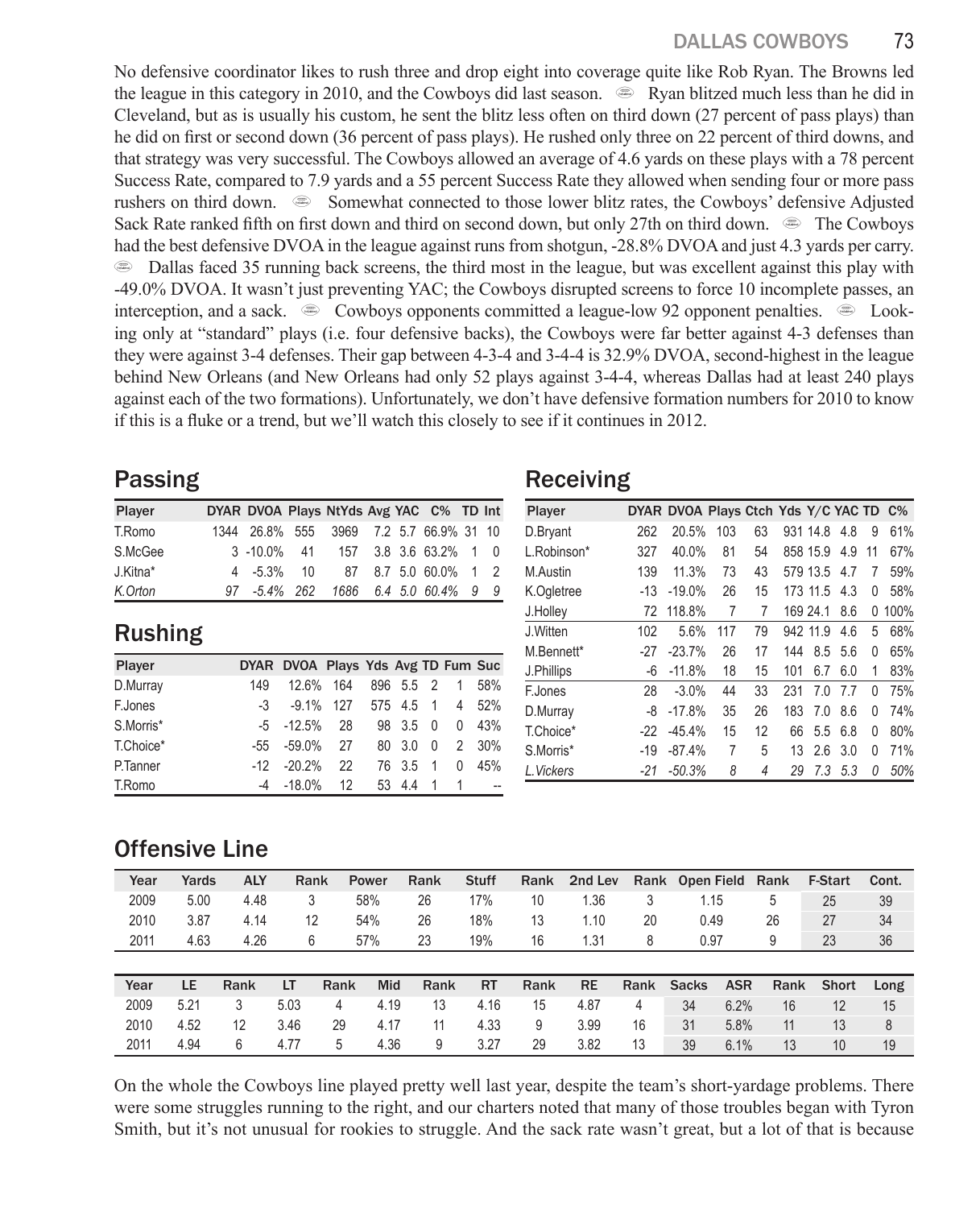#### 74 DALLAS COWBOYS

Tony Romo tended to hang on to the ball for too long—only eight teams gave up fewer short sacks. There will be changes for 2012, as the Cowboys hired a new offensive line coach, Bill Callahan, and chose to jettison a number of veterans. They cut right guard Kyle Kosier after the season, and opted not to re-sign Montrae Holland. That's a bit of a surprise, because the Cowboys' running game improved substantially after Holland replaced rookie Bill Nagy in the lineup, going from 3.65 Adjusted Line Yards per carry through Week 6 to 4.61 ALY afterwards.

Rather than wait to see what line of talent they could get in the draft, the Cowboys made a pair of free agent signings, taking Mackenzy Bernadeau from the Panthers and Nate Livings from the Bengals. Livings has started every game for the past two seasons, while Bernadeau came off the bench 14 times for Carolina after starting 12 contests in 2010. Callahan told Charean Williams of the *Fort Worth Star-Telegram* in May that Bernadeau was penciled in as the starter at right guard with Livings manning the left side. However, Bernadeau had hip surgery in May, which opens things up for Nagy (who played badly in four starts before breaking his ankle last year) to return to the starting lineup. Callahan has also said that Livings and Nagy will have a chance to unseat Phil Costa at center. The tackles are the same as last year, but they're switching spots, with Smith taking over the left tackle spot in his second season and Doug Free moving to the right side.

# Defensive Front Seven

|                |     |         |    | Overall                                                                                     |                          |      |   |              |     |                          |                    |                 | Pass Rush                 |   |                |      | vs. Run |          |                | vs. Pass            |  |
|----------------|-----|---------|----|---------------------------------------------------------------------------------------------|--------------------------|------|---|--------------|-----|--------------------------|--------------------|-----------------|---------------------------|---|----------------|------|---------|----------|----------------|---------------------|--|
| Defensive Line |     |         |    | Age Pos Plays TmPct Rk Stop Dfts BTkl St% Rk AvYd Rk Sack Hit Hur Runs St% Yds Pass St% Yds |                          |      |   |              |     |                          |                    |                 |                           |   |                |      |         |          |                |                     |  |
| Jay Ratliff    | 31  | DT      | 41 | 5.5% 18 30 14 1 73% 50 1.9 37                                                               |                          |      |   |              |     |                          |                    |                 | 2 4                       |   | 15 I           | . 34 | 71% 2.1 |          | $\overline{7}$ | 86% 1.1             |  |
| Kenyon Coleman |     | 33 DE I | 39 | 5.2% 39 34                                                                                  |                          |      |   |              |     |                          | 10 2 87% 13 1.4 41 |                 |                           |   | 3 <sup>1</sup> | -33  |         | 85% 1.9  |                | 6 100% -1.5         |  |
| Jason Hatcher  |     | 30 DE   | 29 | 4.8% 45 23                                                                                  |                          |      |   |              |     |                          |                    |                 | 9 2 79% 37 1.1 34   4.5 7 |   | - 6 I          | -21  |         | 76% 2.6  | 8              | 88% -2.8            |  |
| Sean Lissemore | 25. | DT      | 28 | 3.7% 4.5                                                                                    |                          | - 21 |   | $\mathbf{0}$ |     |                          | 75% 45 1.4         | 15 <sup>1</sup> | 2                         | 3 | 4.5            | 25   |         | 72% 2.11 |                | $3\quad 100\% -4.3$ |  |
| Marcus Spears  | 29. | DE      | 18 | 2.4%                                                                                        | $\overline{\phantom{a}}$ | -14  | 5 | $\Omega$     | 78% | $\overline{\phantom{a}}$ | 17                 | $-$             |                           |   |                | 13   |         | 77% 1.8  | 5              | 80% 1.6             |  |

|                        |    |            |     |                                                                                                  |     | Overall |    |   |        | Pass Rush |      |                 |    | vs. Run        |                |     |                   |    |      | vs. Pass                 |     |      |
|------------------------|----|------------|-----|--------------------------------------------------------------------------------------------------|-----|---------|----|---|--------|-----------|------|-----------------|----|----------------|----------------|-----|-------------------|----|------|--------------------------|-----|------|
| Linebackers            |    |            |     | Age Pos Plays TmPct Rk Stop Dfts BTkl AvYd Sack Hit Hur Runs St% Rk Yds Rk Tgts Suc% Rk AdjYd Rk |     |         |    |   |        |           |      |                 |    |                |                |     |                   |    |      |                          |     |      |
| Sean Lee               | 26 | <b>ILB</b> | 109 | 15.5%                                                                                            |     | 65      | 23 | 8 | 4.9    |           |      |                 | 66 | 67% 48 3.5     |                |     | 66                | 42 | 51%  | 41                       | 5.6 | - 21 |
| <b>Anthony Spencer</b> |    | 28 OLB     | 66  | 8.8%                                                                                             | 68  | 45      | 20 |   | 3.6    |           | 6 12 | 26              | 45 | 71% 29 2.9     |                |     | -33               | 10 | 52%  | $\overline{a}$           | 97  |      |
| DeMarcus Ware          | 30 | OLB        | 58  | 77%                                                                                              | 85  | 48      | 28 |   | $-0.8$ | 195       |      | 23 <sub>1</sub> | 24 | 71% 30 2.2     |                |     |                   |    | 59%  | $\overline{a}$           | 3.3 |      |
| Keith Brooking*        | 37 | ILB        | 50  | 67%                                                                                              | 99  | - 24    | 4  | 5 | 5.9    |           |      |                 | 33 | 61% 73 4.3 100 |                |     |                   |    | 58%  | 10                       | 44  | -5   |
| Bradie James*          | 31 | <b>ILB</b> | 44  | 5.9% 104                                                                                         |     | - 24    |    |   | 4.8    |           |      |                 | 32 | 56% 90 4.1     |                |     | 89                | 12 | 53%  | $\overline{\phantom{0}}$ | 6.5 |      |
| <b>Victor Butler</b>   |    | 25 OLB     |     | $2.3\%$                                                                                          | --  |         |    |   | 1.1    |           | 4    | 10 <sup>1</sup> | 10 | 100%           | $\overline{a}$ | 1.3 | $\qquad \qquad -$ |    | 100% | $\overline{\phantom{0}}$ | 0.9 |      |
| Dan Connor             | 27 | ILB        | 72  | 96%                                                                                              | .58 | 44      | 6  |   | 4.1    |           | 0    |                 | 63 | 65% 55 2.9     |                |     | -31               | 6  | 57%  | $\overline{\phantom{a}}$ | 5.8 |      |

| Year | Yards | <b>ALY</b> | Rank | Power | Rank | <b>Stuff</b> | Rank | 2nd Lev |     | Rank Open Field Rank |    |
|------|-------|------------|------|-------|------|--------------|------|---------|-----|----------------------|----|
| 2009 | 4.02  | 3.99       | 13   | 67%   | -19  | 17%          | -23  | 1.05    | - 5 | 0.69                 |    |
| 2010 | 4.40  | 4.27       | 22   | 70%   | 29   | 14%          | 29   | 1.10    | 14  | 0.87                 | 19 |
| 2011 | 4.03  | 3.92       | 10   | 57%   | 10   | 22%          | 9    | 1.13    |     | 0.66                 |    |

| Year | LE.  | Rank | LT   | Rank | Mid  | Rank | <b>RT</b> | Rank | <b>RE</b> |    | Rank Sacks | ASR     | Rank | Short | Long |
|------|------|------|------|------|------|------|-----------|------|-----------|----|------------|---------|------|-------|------|
| 2009 | 2.91 | 4    | 3.80 | 10   | 4.05 | 17   | 4.33      | -22  | 4.23      | 22 | 43         | $7.0\%$ | 12   | 14    | 14   |
| 2010 | 4.72 | 23   | 3.39 | 6    | 4.39 | -24  | 4.16      | -16  | 4.79      | 30 | 35         | 6.9%    | 11   | 14    | 14   |
| 2011 | 3.51 |      | 4.81 | 31   | 3.58 | 2    | 4.04      | - 13 | 4.04      | 25 | 42         | 7.6%    |      | 14    | 18   |

Is DeMarcus Ware the best defensive player in football? He's certainly the best pass rusher. In the past five seasons, Ware leads all players with 80 sacks, and Jared Allen (77.5) is the only other player over 55. The Cowboys used the franchise tag to stop Anthony Spencer from leaving, which may seem strange for a player who has never had more than six sacks in a season. However, Spencer has 17 quarterback hits and 40 hurries over the last two seasons. He's been a half-step away from making a major impact, and Dallas is banking on him finding that extra half-step.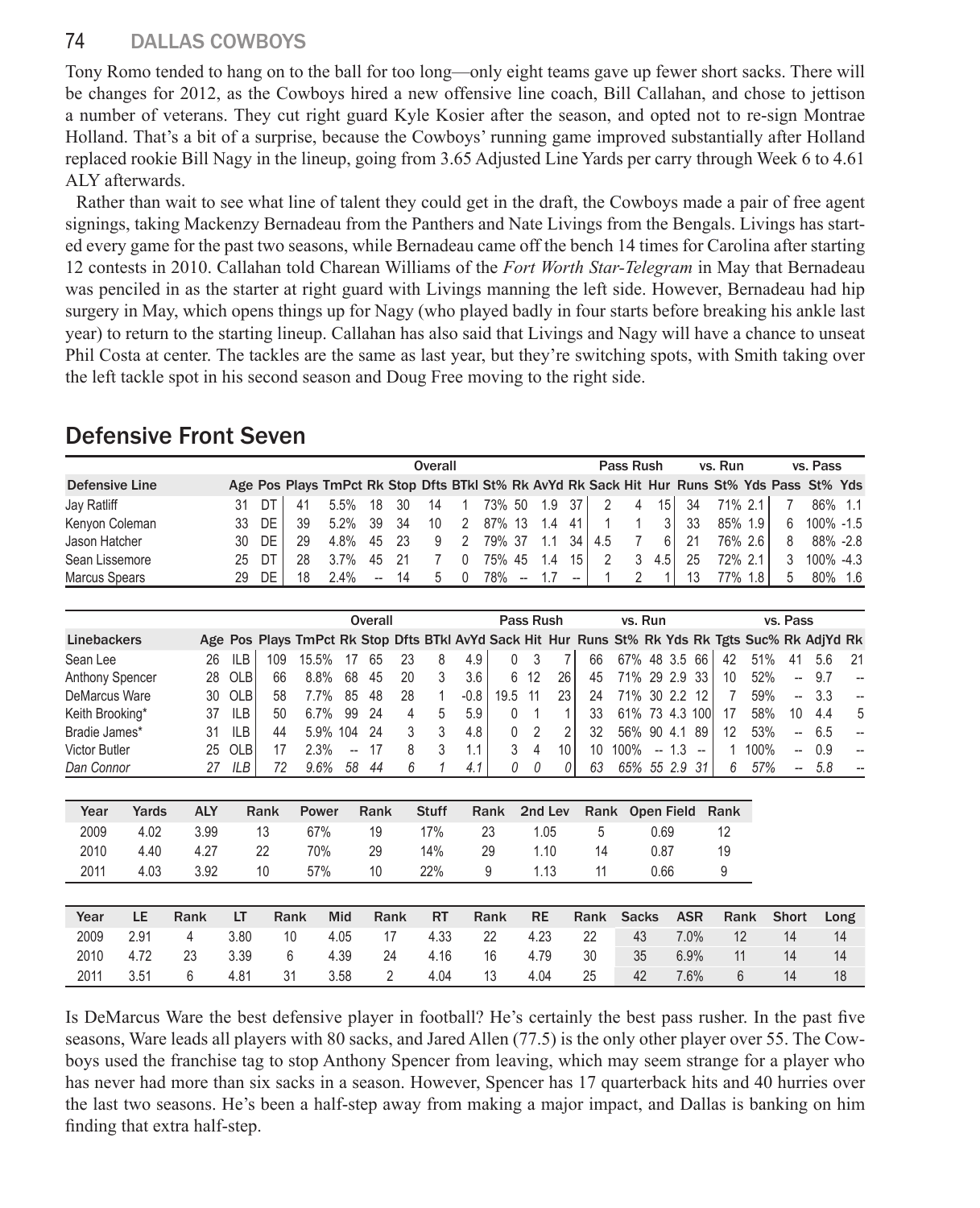On the inside, 2010 second-rounder Sean Lee played well in his first season as a starter, but Dallas declined to bring back either Keith Brooking or Bradie James. To start alongside Lee they grabbed Dan Connor from the Carolina Panthers. A third-round pick in 2008, Connor has been a starter for two years (though he missed half the 2010 season). Though he's much younger than James or Brooking, he's still a two-down stopgap. That's fine on a team that already has a strong pass-coverage linebacker like Lee.

On the defensive line, Kenyon Coleman and Jason Hatcher were clear upgrades over Marcus Spears and Igor Olshansky. Jay Ratliff also enjoyed a nice bounceback season, perhaps because he was fresh—backup Sean Lissemore saw some significant action. All three starters (plus Spears and Lissemore) return in 2012, and they'll be joined by third-round pick Tyrone Crawford (Boise State). Crawford lacks elite playmaking athleticism, but has good size and strength at the point of attack, making him an ideal fit for a 3-4 end.

|                     |             |           |    | Overall    |                          |           | vs. Run        |                |     |     |                          |                |                      | vs. Pass     |          |      |                      |                          |                                                                                                    |    |    |                |
|---------------------|-------------|-----------|----|------------|--------------------------|-----------|----------------|----------------|-----|-----|--------------------------|----------------|----------------------|--------------|----------|------|----------------------|--------------------------|----------------------------------------------------------------------------------------------------|----|----|----------------|
| Secondary           |             |           |    |            |                          |           |                |                |     |     |                          |                |                      |              |          |      |                      |                          | Age Pos Plays TmPct Rk Stop Dfts BTkl Runs St% Rk Yds Rk Tgts Tgt% Rk Dist Suc% Rk APaYd Rk PD Int |    |    |                |
| Gerald Sensabaugh   | 29          | SS        | 76 | 10.1%      | -37                      | 18        | 8              | 6              | 30  |     |                          | 33% 53 10.6 72 | 26                   | 6.2% 52 12.7 |          |      | 24%                  | -77                      | 14.5                                                                                               |    | 3  | $\overline{2}$ |
| Abram Elam*         | 31          | <b>FS</b> | 65 | 8.7% 53    |                          | 17        | 10             | 4              | 26  |     |                          | 42% 30 5.0 8   | 25                   | 6.1% 56 14.2 |          |      | 59% 30               |                          | 5.6                                                                                                | 9  | 0  | 0              |
| Terence Newman*     | 34          | CB        | 61 | $9.3\%$ 23 |                          | 17        |                | 6              | 12  |     |                          | 33% 53 11.3 75 | 69                   | 19.0% 31     |          | 13.2 | 43%                  | -73                      | 10.0                                                                                               | 76 | 11 | 4              |
| Orlando Scandrick   | 25          | <b>CB</b> | 54 | 8.8%       | -32                      | 21        | 14             | 2              | 12  |     |                          | 50% 27 7.3 47  | 48                   | 14.2% 64     |          | 11.3 | 48% 59               |                          | 8.5                                                                                                | 60 | 5  |                |
| Alan Ball*          | 27          | <b>CB</b> | 38 | 5.1%       | 79                       | 11        | 5              |                | 6   |     |                          | 33% 53 16.2 81 | 48                   | 11.6% 72     |          | 11.3 | 44%                  | -71                      | 8.6                                                                                                | 62 |    |                |
| Mike Jenkins        | 27          | CВ        | 32 | $5.7\%$    | 75                       | 14        | 6              | 4              | 5   | 20% |                          | 74 7.2 46      | 48                   | 15.5% 54     |          | 12.3 | 56% 26               |                          | 72                                                                                                 | 35 | 9  |                |
| Frank Walker*       | 31          | CВ        | 26 | 4.0%       | $\overline{\phantom{a}}$ | 8         | 6              | 3              | 6   | 33% |                          | $-10.3 -$      | 20                   | $5.5\% -$    |          | 8.9  | 52%                  | $\overline{a}$           | 6.0                                                                                                |    |    |                |
| Barry Church        | 24          | SS        | 20 | 3.3%       | $\overline{\phantom{a}}$ | 6         | $\overline{2}$ | 0              |     | 57% | $\overline{\phantom{a}}$ | $4.3 -$        | 8                    | $2.4\% -$    |          | 8.1  | 64%                  | $\overline{\phantom{a}}$ | 4.3                                                                                                | -- |    | $\Omega$       |
| <b>Brandon Carr</b> | 26          | CВ        | 60 | 7.3%       | 57                       | 26        | 11             | $\overline{7}$ | 12  | 50% | 27                       | 6.8 39         | 73                   | 20.9% 17     |          | 15.0 | 55%                  | -27                      | 6.2                                                                                                | 17 | 13 | 4              |
| <b>Brddney Pool</b> | 28          | FS        | 36 | 5.4%       | 73                       | 13        | 3              | 2              | 16  |     |                          | 44% 28 6.9 40  | 19                   | 5.2% 65 13.3 |          |      | 69%                  |                          | 3.9                                                                                                | 2  | 3  |                |
|                     |             |           |    |            |                          |           |                |                |     |     |                          |                |                      |              |          |      |                      |                          |                                                                                                    |    |    |                |
| Year                | Pass D Rank |           |    | vs. #1 WR  |                          | <b>Rk</b> |                | vs. #2 WR      | Rk. |     |                          | vs. Other WR   | <b>R<sub>k</sub></b> |              | vs. TE   |      | <b>R<sub>k</sub></b> |                          | vs. RB                                                                                             |    |    | <b>Rk</b>      |
| 2009                | 15          |           |    | $-10.3%$   |                          | 10        |                | $-8.7%$        |     | 9   |                          | 13.0%          | 26                   |              | 22.1%    |      | 27                   |                          | 16.1%                                                                                              |    |    | 24             |
| 2010                | 28          |           |    | 44.1%      |                          | 32        |                | 15.5%          | 26  |     |                          | 2.9%           | 20                   |              | $-11.9%$ |      | 4                    |                          | $-11.2%$                                                                                           |    |    | 6              |
| 2011                | 22          |           |    | 14.0%      |                          | 19        |                | 53.3%          | 31  |     |                          | $-26.9%$       | 6                    |              | 19.1%    |      | 21                   |                          | $-3.6%$                                                                                            |    |    | 15             |

#### Defensive Secondary

It's no surprise that all three of Dallas' top cornerbacks were either demoted or fired. Dallas found new starters by paying a king's ransom in money to Brandon Carr, and another king's ransom in draft picks to the Rams in exchange for Morris Claiborne. We already explained why expectations for Claiborne should be held in check, but Carr is a clear upgrade. Even though he was the secondary corner in Kansas City behind Brandon Flowers, he was still a far sight better than anyone in Dallas. Mike Jenkins and Orlando Scandrick will battle each other for the nickel spot, unless Jenkins is (as is often rumored) dealt away.

There's one other new starter in the Dallas backfield, where it's goodbye Abram Elam, hello Brodney Pool. Only seven teams surrendered more 20-yard completions than Dallas, and only six defenses had a worse DVOA on deep passes (16-plus yards through the air). Pool has been top ten among safeties in both success rate and yards per pass in each of the last two years, but on just 41 targets in 29 games, and he was primarily a bench player for the Jets last season.

Gerald Sensabaugh's numbers plummeted after a career year in 2010. We've likely seen the best of him, but there are only so many players you can replace in one offseason. Fourth-rounder Matt Johnson is likely Sensabaugh's future replacement, but the Eastern Washington alum will likely stick to special teams this year.

## Special Teams

| Year | <b>DVOA</b> | Rank | FG/XP  |     |      |     |         |      | Rank Net Kick Rank Kick Ret Rank Net Punt Rank Punt Ret Rank |    |      |   | Hidden  | Rank |
|------|-------------|------|--------|-----|------|-----|---------|------|--------------------------------------------------------------|----|------|---|---------|------|
| 2009 | 0 ጸ%        | 14   | -10.7  | -29 | 10.7 | - 3 | -5.9    | -23  | 0.0                                                          | 19 | 10.7 | 5 | $-3.2$  |      |
| 2010 | $0.5\%$     | 15   | $-5.5$ | 29  | 12   | 15  | $-14.6$ | - 31 | 6.3                                                          | 10 | 15.3 |   | $-14.6$ |      |
| 2011 | $-1.8%$     | 25   |        | 13  | 1.6  | 14  | 17      | 14   | $-5.0$                                                       |    | -9.7 |   |         |      |